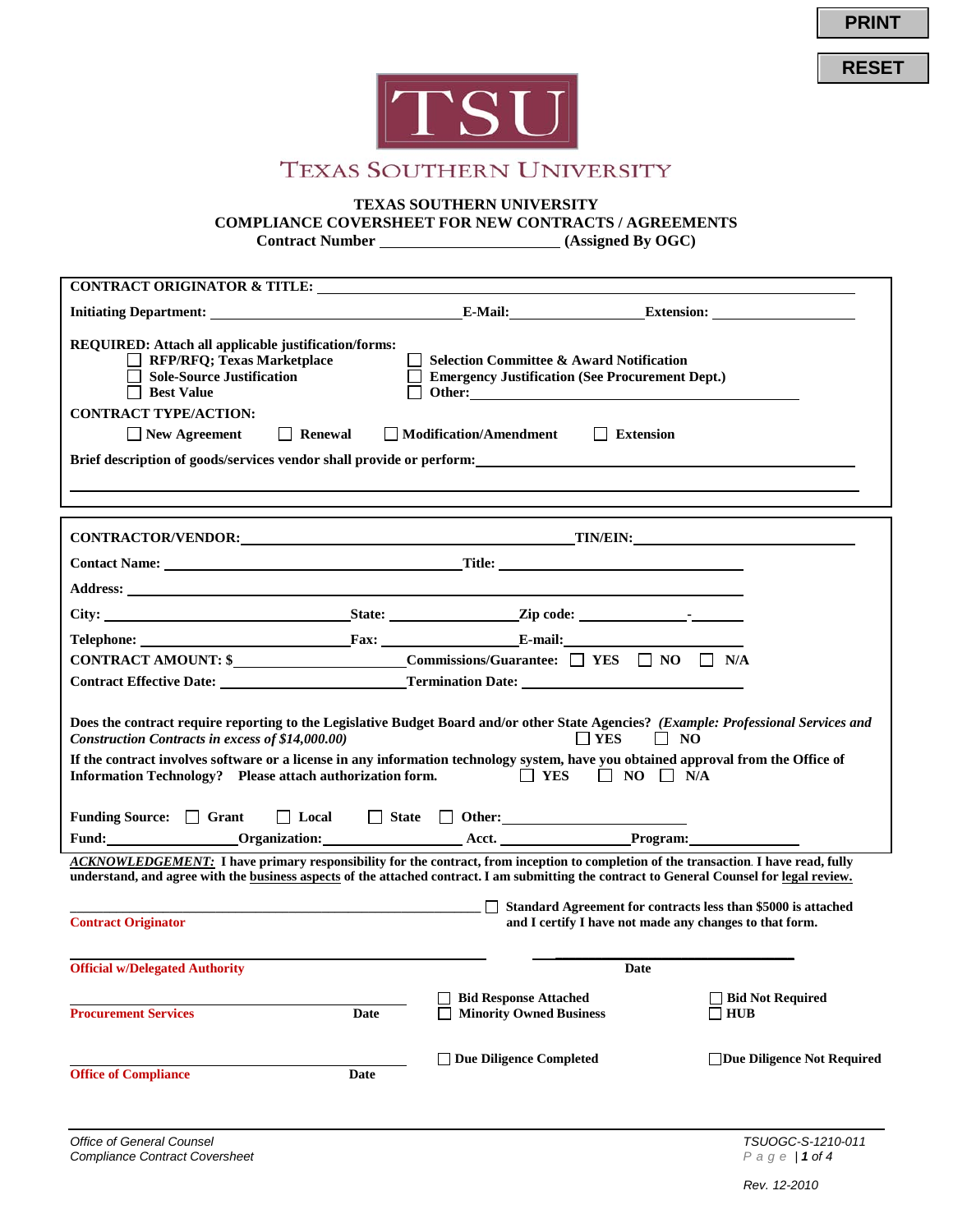

# **TEXAS SOUTHERN UNIVERSITY**

**COMPLIANCE COVERSHEET FOR NEW CONTRACTS / AGREEMENTS**

**Contract Number** *CONSERIES (Assigned By OGC)* 

#### **DO NOT WRITE BELOW THIS LINE FOR FISCAL (CFO) USE ONLY**

| <b>Name:</b>                                                         | Title. | Date:                           |                                 |  |
|----------------------------------------------------------------------|--------|---------------------------------|---------------------------------|--|
| Does Research Financial Services have to confirm funds availability? |        |                                 | $\Box$ YES $\Box$ NO $\Box$ N/A |  |
| Are adequate funds available for this Contract / Agreement?          |        | $\Box$ YES $\Box$ NO $\Box$ N/A |                                 |  |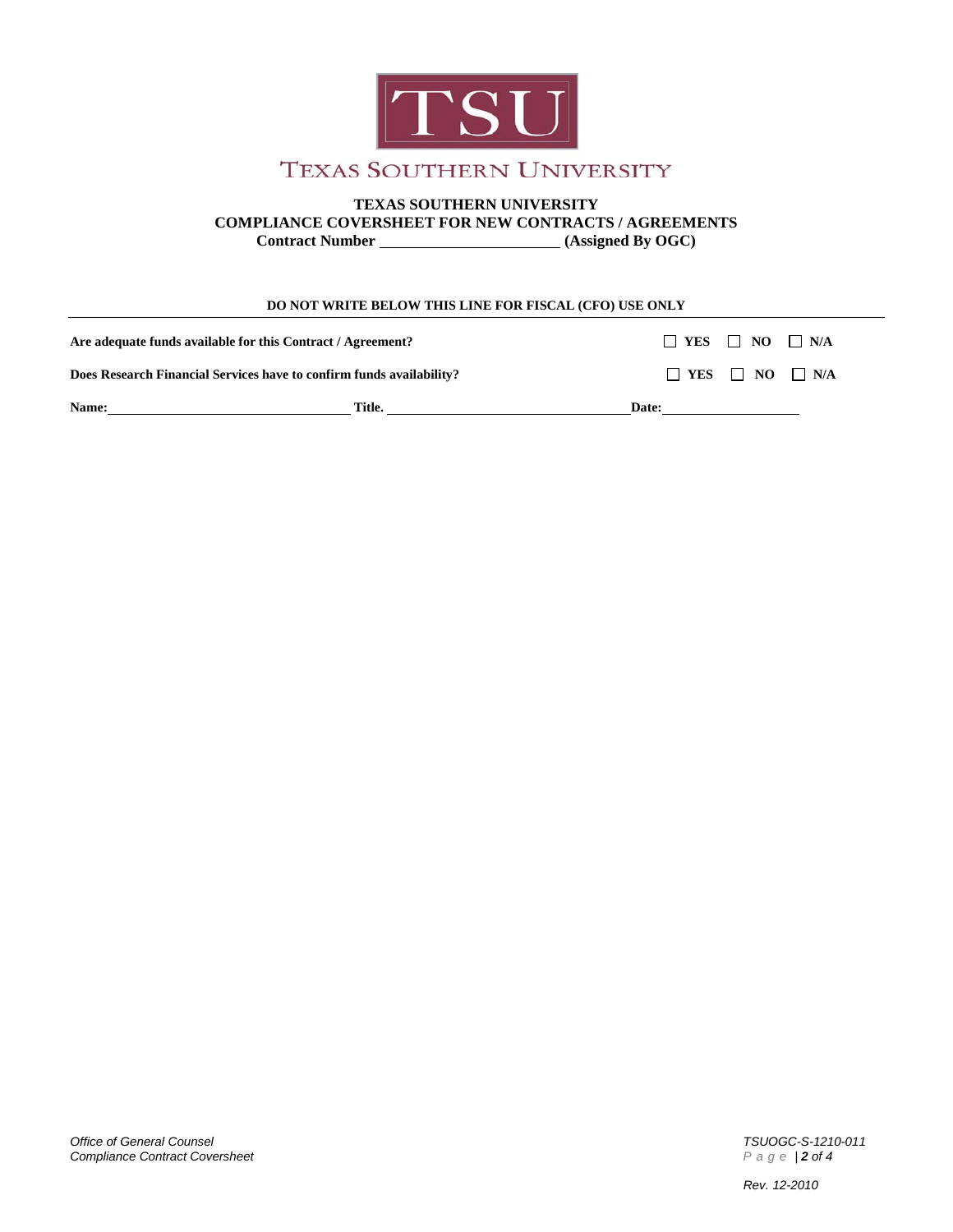

# **TEXAS SOUTHERN UNIVERSITY**

**TEXAS SOUTHERN UNIVERSITY COMPLIANCE COVERSHEET FOR NEW CONTRACTS / AGREEMENTS Contract Number (Assigned By OGC)**

### **Instructions for completing the Compliance Coversheet and contract management process flow:**

## **CONTRACTS FOR GOODS & SERVICES**

- A. For all contracts / agreements for goods and services, the Initiating Department completes the Compliance Coversheet in its entirety, attaching all applicable justification forms. Any incomplete forms will be returned.
- B. The Initiating Department forwards the contract / agreement, the Compliance Coversheet and the appropriate attachments to Purchasing/Procurement Services. **Note: If over \$100K, Board Agenda Item Checklist must be included as well.**
- C. Upon completion of its review, Purchasing/Procurement Services forwards the contract / agreement and supporting documents to the Office of Institutional Compliance ("OIC") for a "due diligence review" on contracts of \$50,000 and over.
- D. The OIC will forward the contract / agreement, results of its due diligence review (if necessary) and any other supporting documents to the Office of the Chief Financial Officer. Additionally, OIC will forward the results of its due diligence review to the Contract Originator.
- E. The Office of the Chief Financial Officer determines if the appropriate funding is available and forwards the contract / agreement and supporting documents to the Office of General Counsel ("OGC").
- F. The Office of General Counsel reviews the contract / agreement for legal form and sufficiency, assigns a contract number and forwards the contract / agreement with an "execution letter" or any updates to the Senior Official who is **authorized** to sign the agreement.
- G. Pursuant to the University's Contract Administration Policy, the Office of General Counsel must maintain a record of all University Contracts. Therefore, within 14 days after execution of the agreement / contract (when both parties have signed the agreement), the Initiating Department shall forward a copy (preferably electronically) of the executed agreement to the Office of General Counsel. The original contract should be retained according to the University's Record Management Policy by the Initiating Department.
- H. The Initiating Department must execute contracts within 90 days from the completion of the review. If execution is not completed within 90 days, the Initiating Department must submit the document for review again through the "TSYOU" process.

**Please note: The Initiating Department will be contacted directly during the review, if any questions or issues arise. This process should take approximately 10-15 days.**